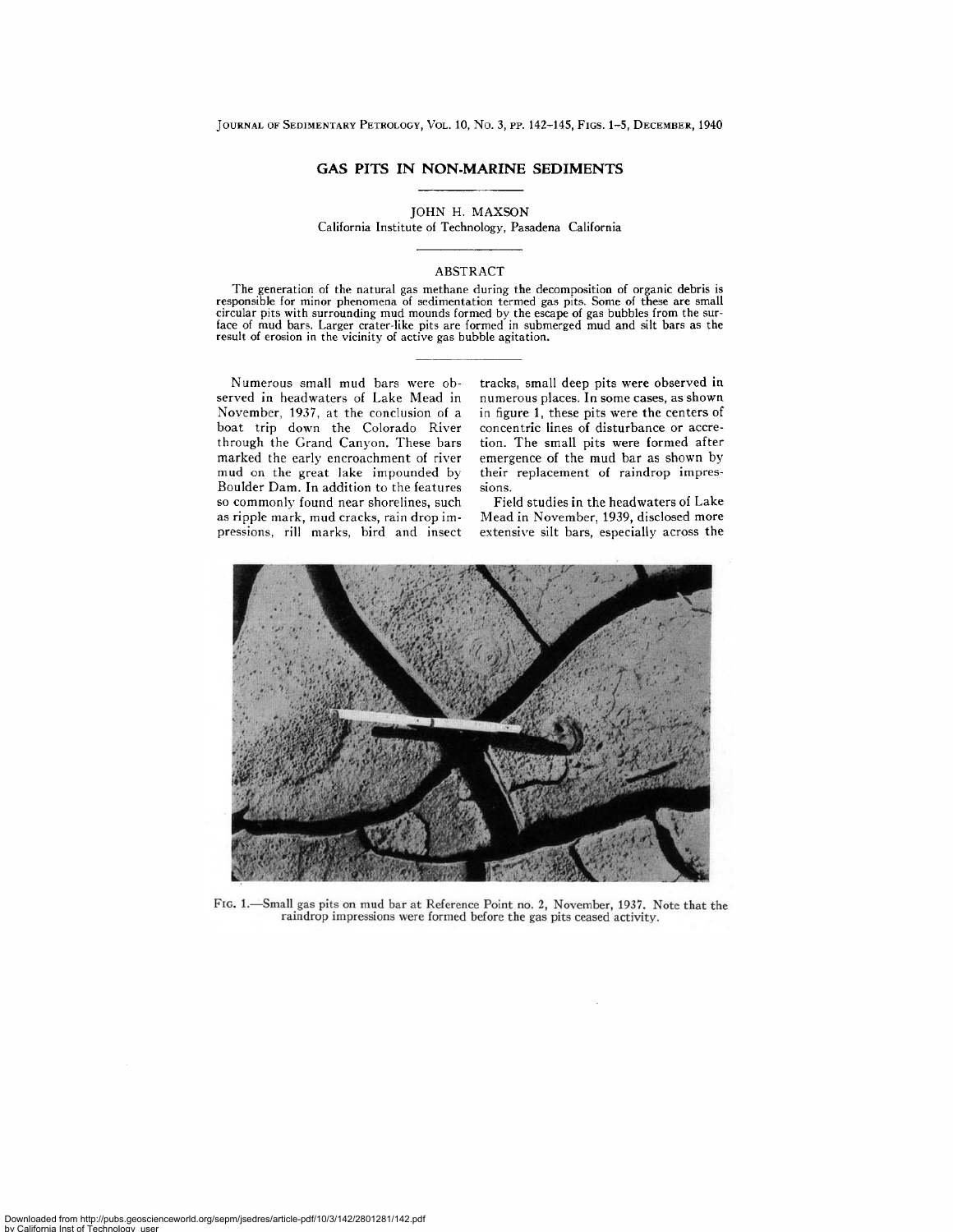

**Fit,** 2.--Partlally emerged gas pit showing formation of strand lines by bubble-formed wave-lets. The pool is about 18 inches in diameter.



FIG. 3.-Typical steep-walled conical gas pit on mud bar at Lost Creek, November, 1939.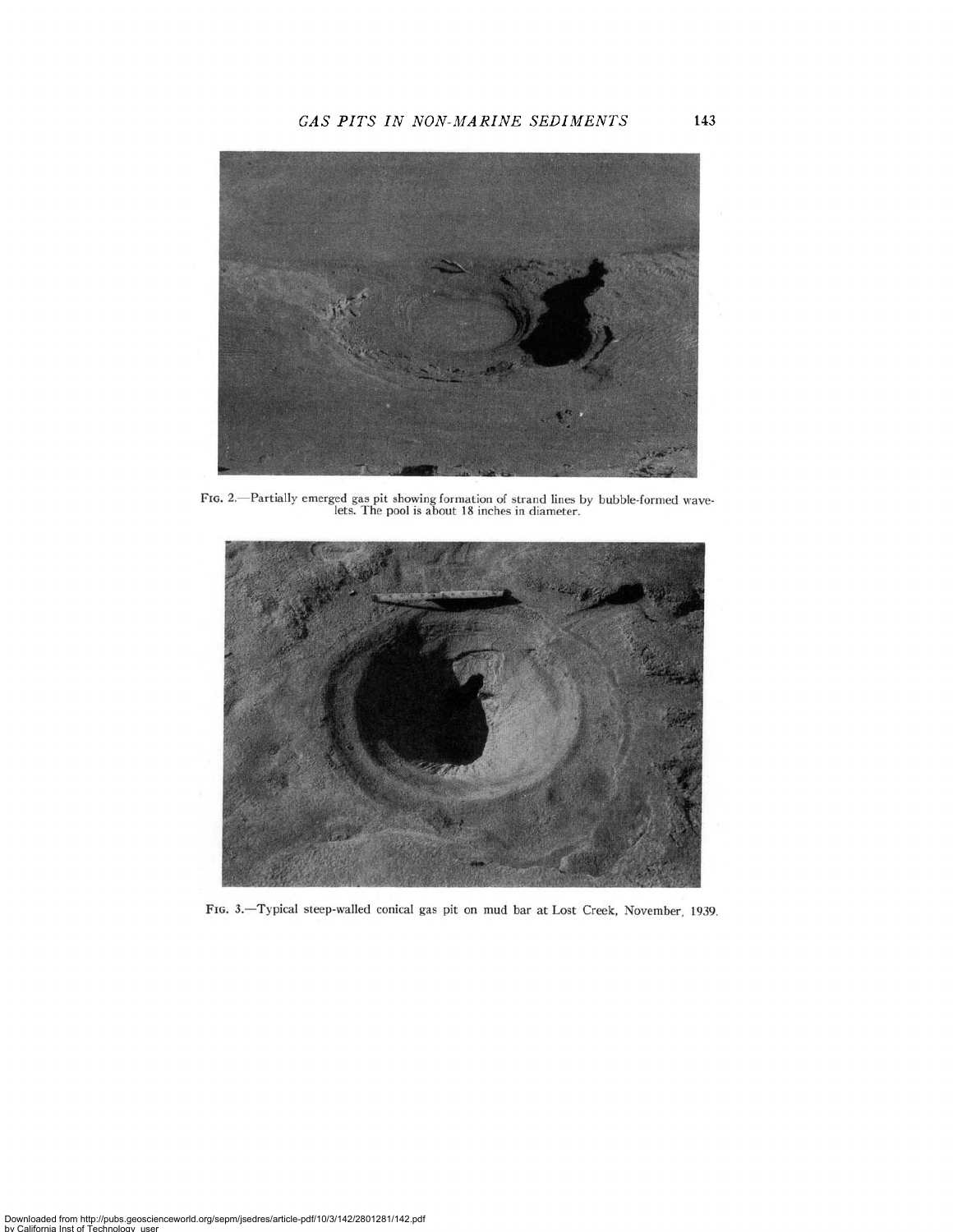drowned mouths of small tributaries to the Colorado River. The head of the lake in December, 1939, was at Separation Rapids and the turbidity extended to below Waterfall Canyon some 20 miles downstream. Over a large part of this area of deposition vigorous bubbling was taking place. The escaping gas was determined to be inflammable. An inlet cut through the baymouth mud bar of Lost Creek revealed a layer of odoriferous, black, decaying vegetal matter. Decomposition of such material by bacteria is known to yield methane, nitrogen, and carbon dioxide.

The larger pits found on the mud bars are believed to have formed under water as the result of erosive action engendered by bubble agitation. The process of pit formation is probably not merely nondeposition because the organic material is buried and during the time required for large scale bacterial action to be initiated considerable compaction of the sediment would take place. Non-deposition may, however, be important in maintaining small initial gas conduits through the mud which are later increased with larger volumes of gas. When partially exposed through lowering of the water level, the bubbles form concentric waves which attack the margins of the pits forming miniature beaches, strand lines, and sometimes little cliffs. Such a gas pit is illustrated in figure 2. In some cases the gas conduits remain open after the complete withdrawal of the water. An excellent example of a symmetrical gas pit is shown in figure 3. Larger pits are formed when several gas conduits are adjacent as illustrated by figure 4. If the water is withdrawn uniformly, a pit tends to possess a symmetrical inverted conical shape. If the water stands in the pit, the upper part of the cone may be broadened by the miniature wave attack.

Gas pits vary greatly in size. Some were observed having a diameter of a



FIG. 4.-Large emerged gas pit with multiple vents showing well developed strand line features in the upper part as the result of long continued stand of water at that level.